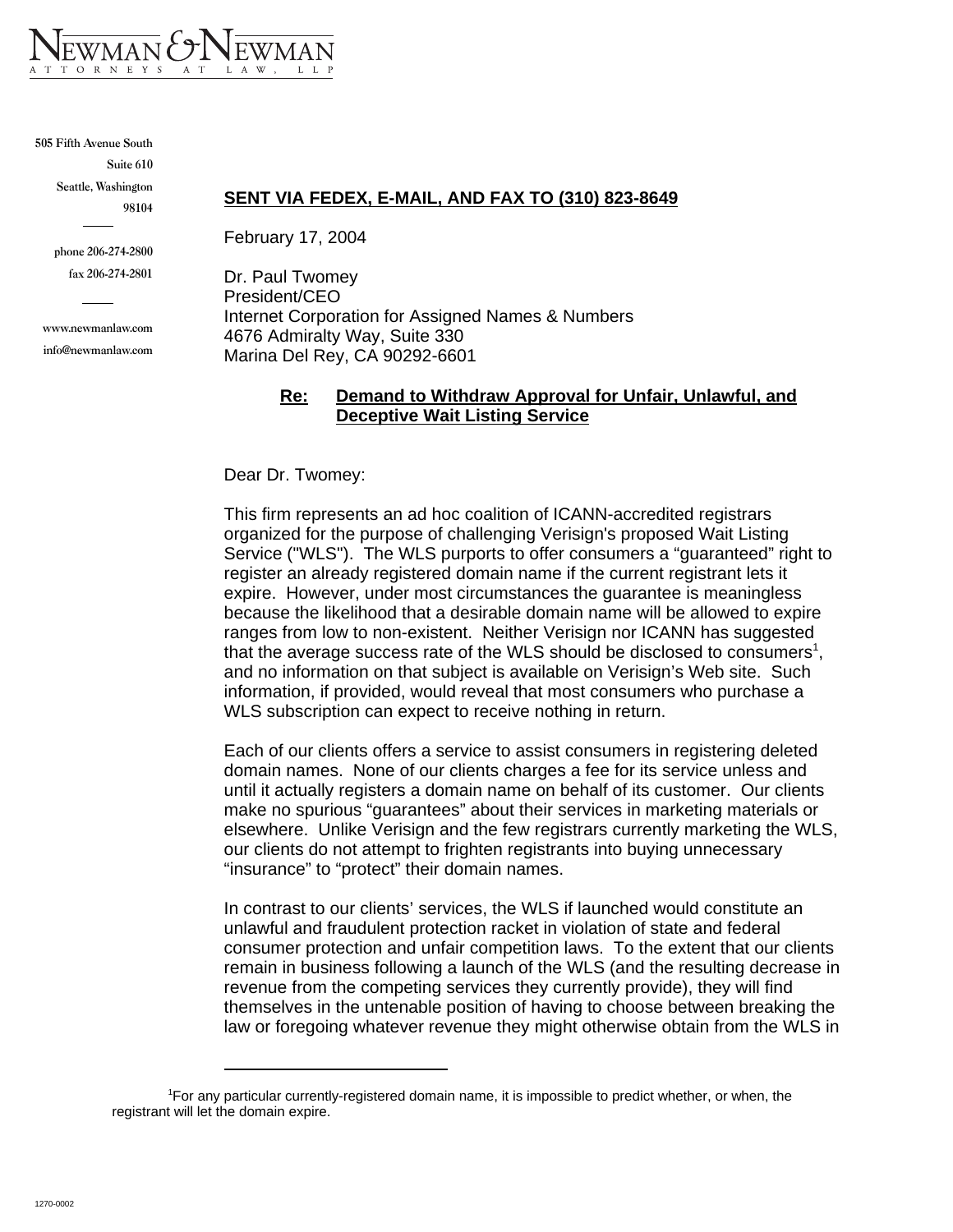*Dr. Paul Twomey February 17, 2004 Page 2 of 5*

order to save their businesses. This is wholly unacceptable.

We are aware the ICANN Board is scheduled to meet tomorrow, Wednesday, February 18, 2004 to discuss the proposed WLS. As ICANN's negotiations with Verisign have been neither open nor transparent, we have no way of knowing the specific issues that the Board intends to cover. However, in the event the WLS is authorized as publically proposed, ICANN, Verisign, and any registrars that offer the WLS will be in violation of numerous laws, some of which are summarized below. Accordingly, we request that the ICANN Board of Directors withdraw its approval of the WLS until such time as the issues raised herein have been addressed to our clients' satisfaction. Otherwise, our clients will take legal action to enjoin the WLS and recover any damages they may suffer.

### **1. THE WLS VIOLATES THE FTC ACT AND STATE CONSUMER PROTECTION LAWS**

Verisign and ICANN have made misleading statements to consumers and to Congress relating to the WLS and its ostensible benefits. On July 31, 2003, you testified before the United States Senate Committee on Commerce, Science, and Transportation that the WLS "if implemented, would allow potential registrants to subscribe to a 'wait list' that would **guarantee** they would be next in line to register a name if the current registrant lets it expire." [emphasis added] The truth that should be disclosed to consumers is that in most cases the domain names to which they are subscribing will never become available. The word "guarantee" is inherently deceptive in this context because Verisign does not (and could not) disclose the likelihood that any particular domain name will expire<sup>2</sup>. The most desirable domain names, of course, will never become available, a fact that neither ICANN nor Verisign have ever publically disclosed.

The materiality of such information is self-evident. Even under the best of circumstances, for every consumer who obtains a domain name through the WLS service, we estimate based on empirical data that there will be between 100 and 1000 consumers who obtain nothing. For the vast majority of domain names likely to be considered desirable, the possibility that the current registrants will let them expire is vanishingly small.

Section 45 of the FTC Act, 15 U.S.C. §§ 41-58, makes unlawful "[u]nfair methods of competition in or affecting commerce, and unfair or deceptive acts or practices in or affecting commerce." An advertisement is deceptive if it contains a statement or omits information that is likely to mislead consumers acting reasonably under the circumstances and is material or important to a consumer's decision to buy or use the product. ICANN cannot reasonably dispute that any advertisement for the WLS service that fails to disclose this information "omits information that is likely to mislead consumers acting reasonably under the circumstances and is material or important to a consumer's decision to buy or use the product." Furthermore, under the circumstances, no disclosure is likely to be adequate to

<sup>&</sup>lt;sup>2</sup>There is also a duty to disclose that the current domain name registrant will be provided notice of the WLS subscription, and that such notice may *decrease* the likelihood that the domain name will expire by alerting the current registrant to its perceived desirability or value.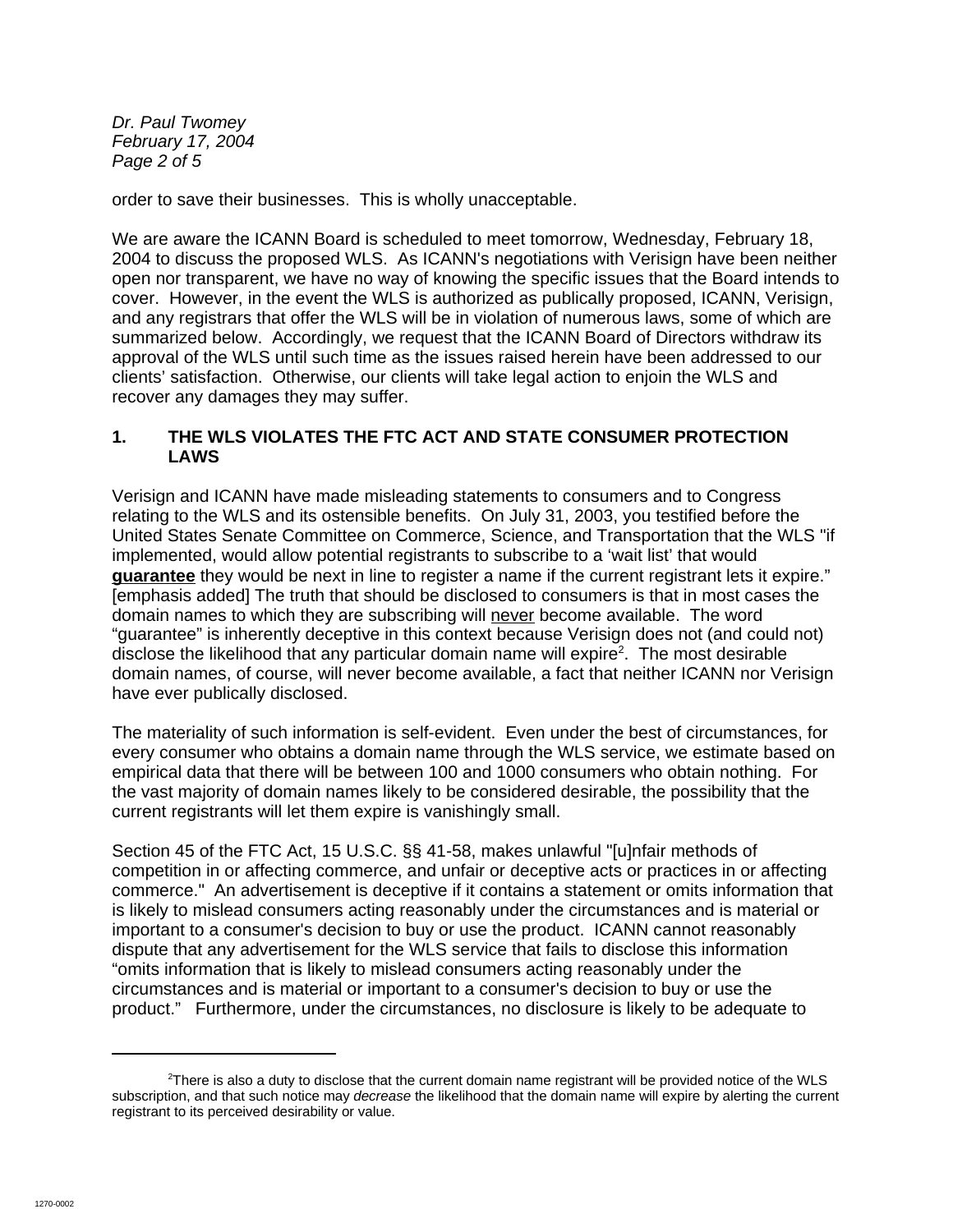*Dr. Paul Twomey February 17, 2004 Page 3 of 5*

cure the deception inherent in selling WLS subscriptions. See FTC Policy Statement on Deception ("disclaimer or disclosure alone usually is not enough to remedy a false or deceptive claim").

# **2. THE WLS IS AN ILLEGAL LOTTERY**

For any domain name that is not in "PENDINGDELETE" status or registered to the subscriber, purchasing a WLS subscription is nothing more than wagering that the current registrant will allow the domain name to lapse. As in any game of chance, it is only the house – in this case Verisign – that comes out ahead.

Under California law, a lottery is "any scheme for the disposal or distribution of property by chance, among persons who have paid or promised to pay any valuable consideration for the chance of obtaining such property or a portion of it, or for any share or any interest in such property, upon any agreement, understanding, or expectation that it is to be distributed or disposed of by lot or chance, whether called a lottery, raffle, or gift-enterprise, or by whatever name the same may be known." Bell Gardens Bicycle Club v Department of Justice, 36 Cal App. 4th 717 (1995, 2nd Dist.). WLS subscriptions on currently registered domain names plainly meet this description. Moreover, the WLS is worse than a traditional lottery because in most circumstances there will be no winner; despite paying consideration to Verisign for years, no person will ever win the domain name for which the consumer purchases the chance to register.

# **3. THE WLS IS ANTI-COMPETITIVE**

The two circumstances in which a WLS subscription is not merely a wager – (i) domain names registered to the subscriber and (ii) domain names in PENDINGDELETE status – are no more favorable to consumers. Registrars who offer WLS subscriptions will certainly, and some currently do, market WLS as an "insurance policy" for current domain registrants. The value of insurance, of course, can only be measured with reference to risk – in this case, the risk that a particular domain will be deleted, and would not have been recoverable in the redemption grace period Again, this critical information is nowhere to be found in ICANN and Verisign public communications on the subject.

WLS subscriptions placed on domains scheduled to be deleted might appear to provide a benefit to consumers were it not for the fact that from the consumer's perspective the primary difference between the current situation and the situation under the WLS will be the additional approximate \$35 they will be required to pay to obtain an expiring domain name. The competition for WLS subscriptions on domain names pending deletion status is likely to be just as frustrating for consumers as the competition for expiring domains is today. In this context, ICANN's approval of the WLS is little more than a \$24 tax on each domain registered, payable to Verisign. The same number of domains will ultimately be registered, to the same number of people, but at much greater cost to consumers. The great bulk of this revenue, of course will end up in Verisign's pockets, but consumers who object will not have any alternative. All the while our clients will lose legitimate business and may even be forced to close their doors as a result.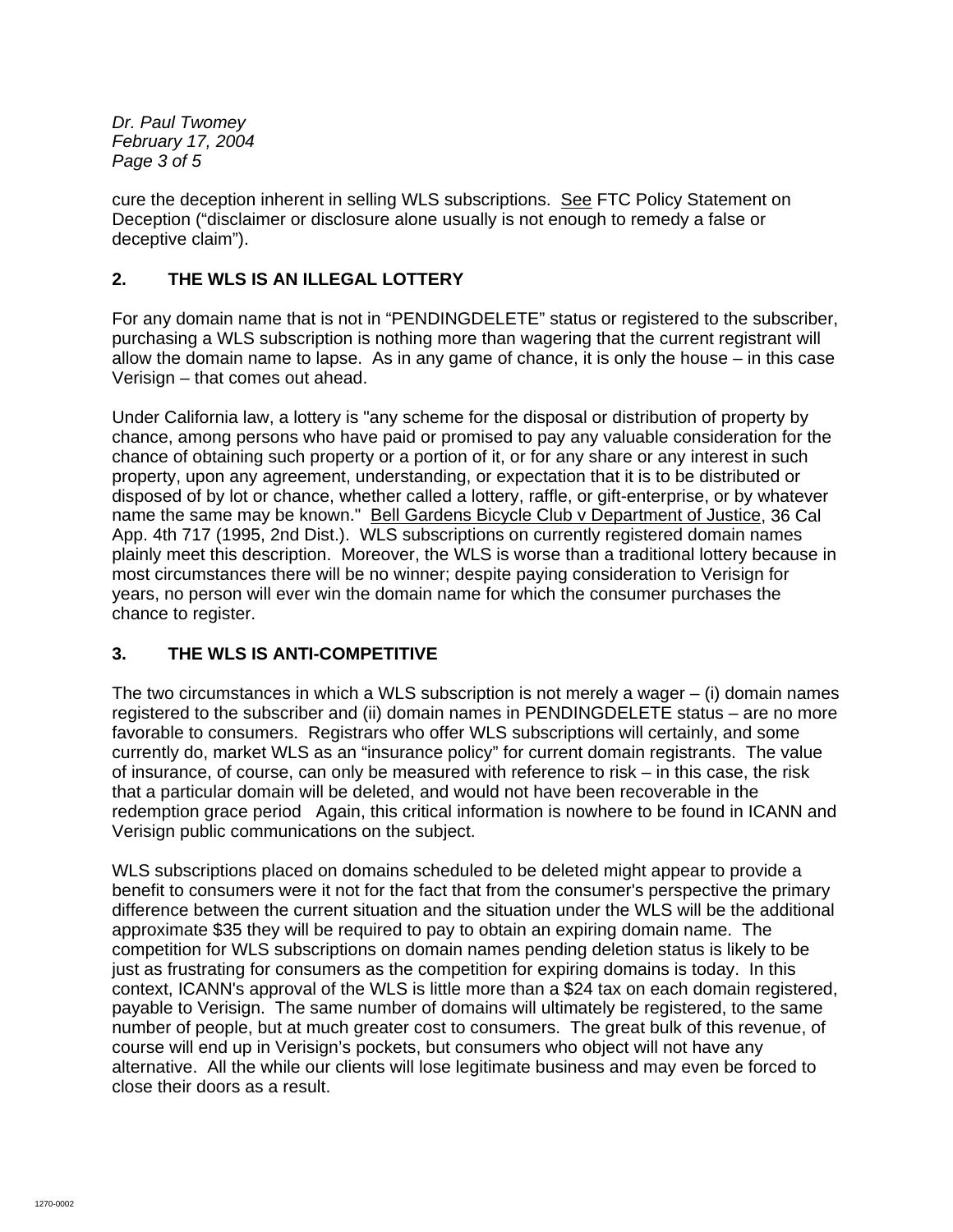*Dr. Paul Twomey February 17, 2004 Page 4 of 5*

## **4. THE WLS DEFRAUDS CONSUMERS**

Since the Shared Registry System was implemented in 1999, registrants have been able to renew their domain names for up to ten years. WLS subscriptions to domain names, however, will be available (at a retail price expected to be in the area of \$40/year) only in one year increments, and will be offered without regard to whether the subscribed domain name is scheduled to expire during that year. Obviously, a consumer who purchases a subscription to a domain name that is not scheduled to expire during the subscription period has no possibility of obtaining the desired domain name during the subscription period. Accepting money from consumers on the basis of false representations (or omissions) of material fact, without providing any benefit in return, is fraud. At a minimum, any consumer who purchased such a subscription would be entitled to rescind the subscription agreement for want of consideration.

Similarly, an issue arises in connection with the sale of subscriptions on domain names that are also trademarks. Even if the subscriber becomes fortunate enough to obtain the subscribed domain name, the new registrant would almost certainly lose it shortly thereafter through a lawsuit or UDRP proceeding. ICANN has effectively authorized Verisign to extract money from consumers by selling them worthless chances to bid on trademarked domain names belonging to third parties. The proposed WLS does not provide a means for trademark owners to prevent this type of activity, nor does it put consumers on notice of the risk involved in subscribing to a domain name confusingly similar to the trademark.

# **5. ICANN PLACES NO COMPETITIVE RESTRICTIONS ON VERISIGN**

Although ICANN has been quick to ascribe our clients' position to self-interest, it has failed to scrutinize Verisign's conduct in any meaningful way, notwithstanding the fact that Verisign, as a monopoly, can engage in anticompetitive conduct on a level that no mere registrar can. Consistent with this approach, ICANN has not imposed any meaningful limits on Verisign's ability to "purchase" WLS subscriptions on its own behalf, or to analyze registry data to identify domain names likely to expire, or otherwise appropriate valuable expiring domain names for its own use and benefit<sup>3</sup>. As far as we can determine, ICANN has not taken any steps to insure that addition of the WLS does not interfere with ICANN's ability to select a different registry provider for the .net zone next year. ICANN has failed to take such actions in the face of Verisign's repeated efforts to exploit its position as the registry operator for the .com and .net TLDs in order to misappropriate domain names, traffic, and entire market lines, all to the detriment of consumers and the Internet community in general. Prior to Verisign's designation as the registry operator, its (now) partially-owned subsidiary Network Solutions, Inc. ("NSI") engaged in similar conduct, to such an extent that the FTC took action against its deceptive and misleading marketing practices. With the WLS, Verisign proposes a system that is impossible to audit for self-dealing by the registry, the exact sort of conduct that ICANN is responsible for preventing under its charter.

<sup>3</sup> *e.g.*, With Verisign's Sitefinder technology and statistics generated therefrom, Verisign will have a proprietary advantage in determining which domain are not used, and consequently on which domain names a WLS subscription would be most likely to succeed. This is inherently unfair to consumers and other registrars competing with Verisign for those domain names.